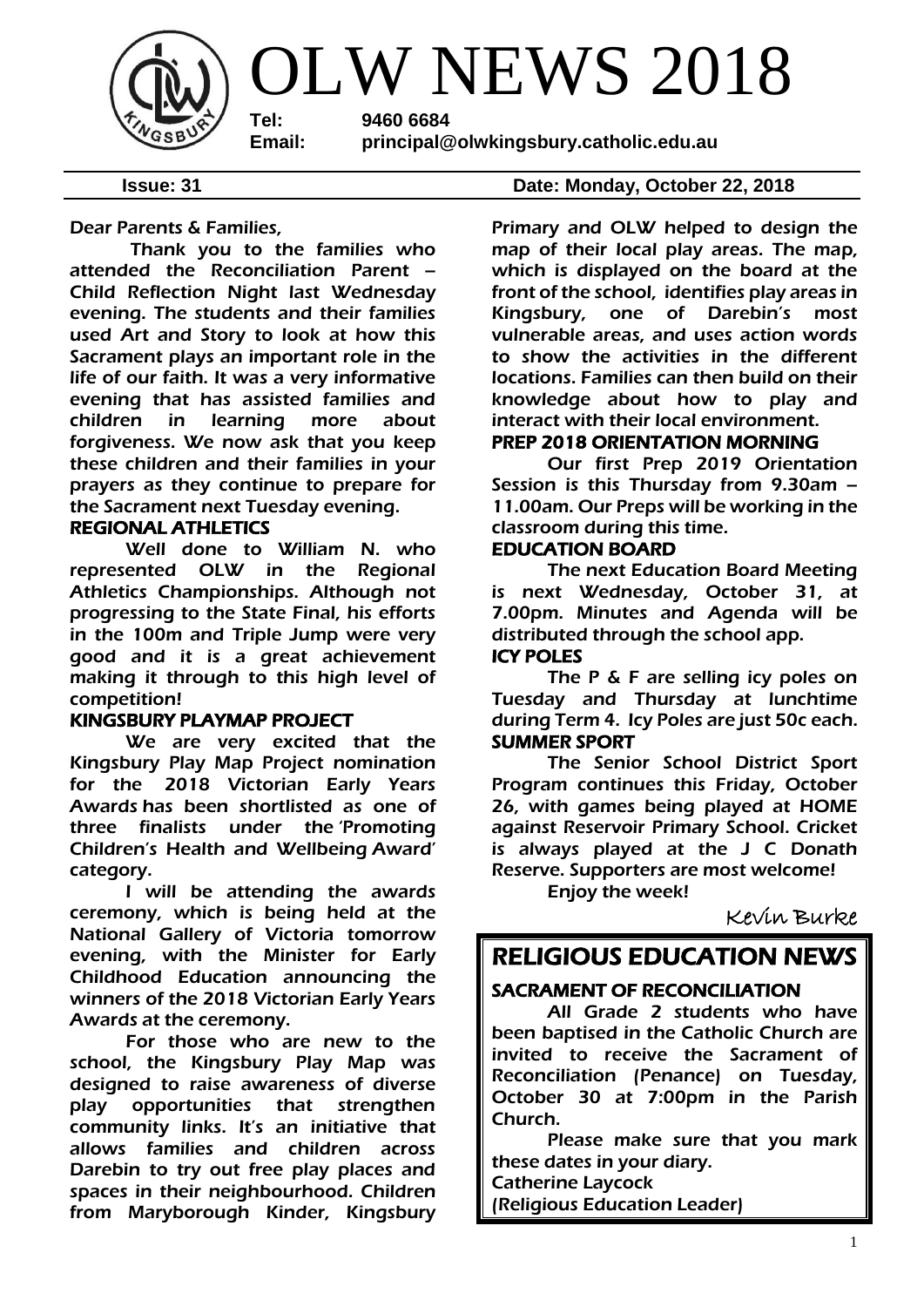### **SCHOOL CALENDAR**

**OCTORED** 

| <b>VLIVDEN</b>   |                                           |
|------------------|-------------------------------------------|
| <b>MON 22</b>    | <b>SWIMMING FOR YEARS PREP, 1 &amp; 2</b> |
| <b>TUE 23</b>    | <b>EARLY YEARS AWARDS CEREMONY</b>        |
| <b>THUR 25</b>   | <b>PREP 2019 ORIENTATION SESSION</b>      |
| <b>FRI 26</b>    | <b>PRINCIPALS MEETING</b>                 |
| <b>MON 29</b>    | <b>SWIMMING FOR YEARS PREP, 1 &amp; 2</b> |
| <b>TUE 30</b>    | <b>SACRAMENT OF RECONCILIATION</b>        |
| <b>WED 31</b>    | <b>ED BOARD MEETING</b>                   |
| <b>NOVEMBER</b>  |                                           |
| FRI <sub>2</sub> | <b>PREP 2019 ORIENTATION SESSION</b>      |
| <b>MON 5</b>     | <b>SCHOOL CLOSURE DAY</b>                 |
| TUE <sub>6</sub> | <b>MELBOURNE CUP PUBLIC HOLIDAY</b>       |
| <b>THUR 8</b>    | <b>PREP 2019 ORIENTATION SESSION</b>      |
| <b>MON 12</b>    | <b>SWIMMING FOR YEARS PREP, 1 &amp; 2</b> |
| <b>FRI 16</b>    | <b>PREP 2019 ORIENTATION SESSION</b>      |
| <b>MON 19</b>    | <b>SWIMMING FOR YEARS PREP, 1 &amp; 2</b> |
| <b>THUR 22</b>   | <b>PREP 2019 ORIENTATION SESSION</b>      |
| <b>FRI 23</b>    | <b>PRINCIPALS MEETING</b>                 |
| <b>MON 26</b>    | <b>SWIMMING FOR YEARS PREP, 1 &amp; 2</b> |
| <b>FRI 30</b>    | <b>PREP 2019 ORIENTATION SESSION</b>      |
|                  | WORKING BEE 3.30PM - 6.00PM               |
| <b>DECEMBER</b>  |                                           |
| TUE <sub>4</sub> | SWIMMING FOR YEARS PREP. 1 & 2            |

| TUE 4         | <b>SWIMMING FOR YEARS PREP, 1 &amp; 2</b>           |
|---------------|-----------------------------------------------------|
| FRI 7         | <b>PRINCIPALS MEETING</b>                           |
| <b>TUE 11</b> | <b>SWIMMING FOR YEARS PREP, 1 &amp; 2</b>           |
| <b>WED 12</b> | WHOLE SCHOOL CHRISTMAS FAMILY CONCERT - 7.00PM      |
| <b>MON 17</b> | <b>YEAR 6 GRADUATION MASS &amp; SUPPER - 7.00PM</b> |
| <b>WED 19</b> | <b>LAST DAY FOR STUDENTS</b>                        |
|               | DISMISSAL 3.30PM                                    |

## **UNI HILL EAGLES FC REGISTRATION DAY**

November 17 th 11am - 3pm

**RMIT Bundoora 289 McKIMMIES RD** 

Mini Roos: Under 7s to Under 12s

**Juniors: Under 13's Juniors: Under 14's Juniors: Under 15's Juniors: Under 16's** 



for more information please contact **Renee - 0425 831 388** Fizz - 0433 458 463

> mini games skill training **FREE bbq & drinks**

www.facebook.com/UniHillEaglesFC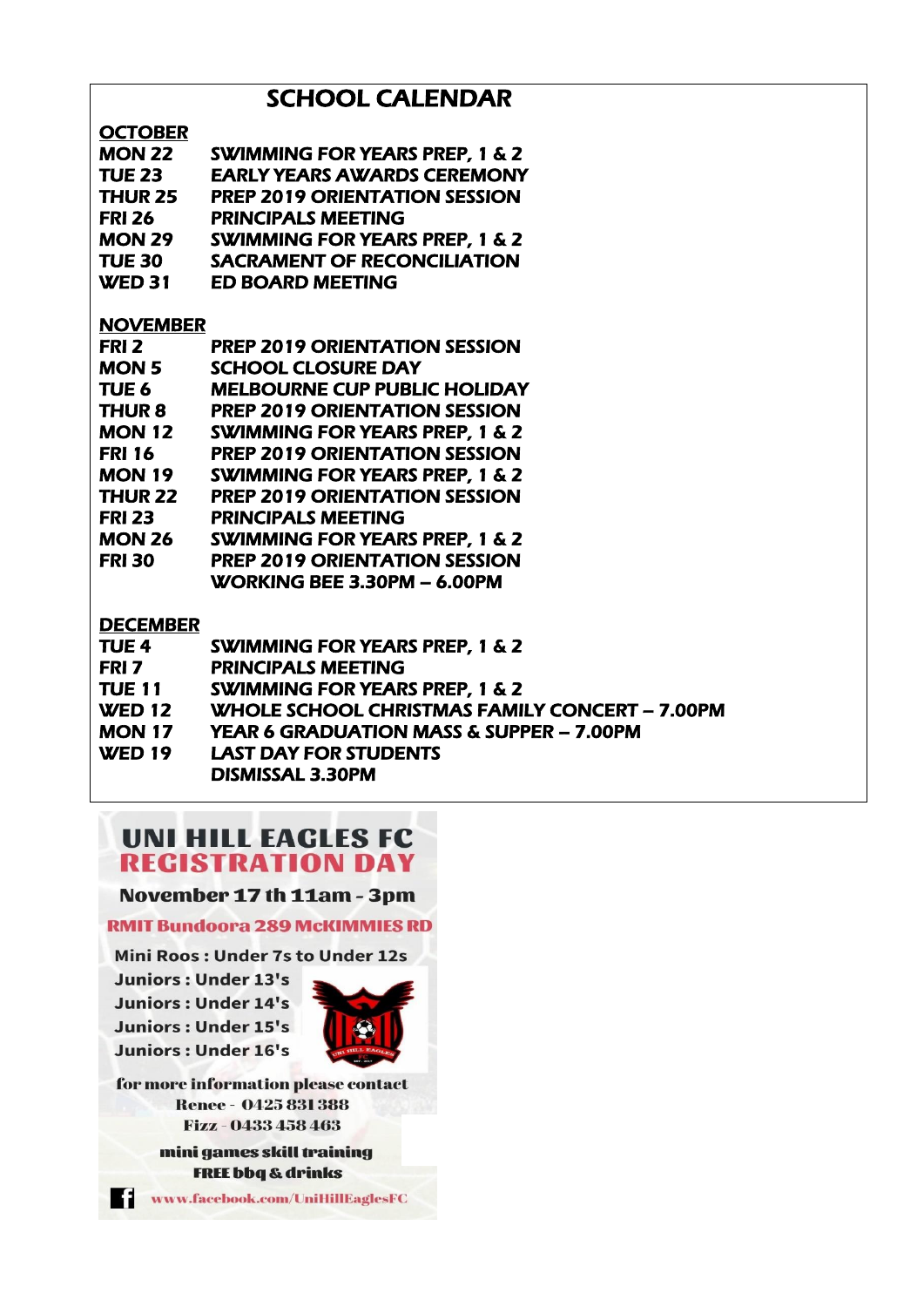# *Parish of Our Lady of the Way Kingsbury*

*Presbytery: 13 Green Ave, Kingsbury, 3083*



*Email: terrybergin1@bigpond.com* **Parish Website:** OLW Kingsbury Mass Timetable Saturday – Vigil Mass: Sunday: Weekdays: Sacrament of Reconciliation: Rosary Monday to Saturday: Divine Mercy Chaplet Exposition of the Blessed Sacrament: 6.00PM 8.00AM and 10.00AM 10.00AM Saturday from 5.15 to 5.45PM 9.30AM After Mass Daily Friday from 9.00 to 9.30AM *Baptisms and Marriages by appointment: Please ring 9462 1221*

*Entrance Antiphon:* To you I call; for you will surely heed me, O God; turn your ear to me; hear my words. Guard me as the apple of your eye; in the shadow of your wings protect me.

*Communion Antiphon:* Behold, the eyes of the Lord are on those who fear him, who hope in his merciful love, to rescue their souls from death, to keep them alive in famine.

### *Readers for Sunday Mass*

| $21st$ Oct | 6pm M.Smyth   | 8am M.Brown  | 10am A.Walsh  |
|------------|---------------|--------------|---------------|
| $28th$ Oct | 6pm E.Gleeson | 8am C.Nguyen | 10am J.McColl |

### *Extraordinary Ministers of Holy Communion*

| $21st$ Oct | 6pm K.Zanini | 10am M.Leonard |
|------------|--------------|----------------|
| $28th$ Oct | 6pm L.Gangi  | 10am A.Crupi   |

### *OLW Church Cleaning Roster*

| $27th$ Oct    | <b>Professional Cleaners</b>         |
|---------------|--------------------------------------|
| $10^{th}$ Nov | Thien Lan Nguyen, E.Nguyen, Charles. |

### *OLW Sacristy Linen Laundering Roster*

| $21st$ Oct | Pia Matthews  |
|------------|---------------|
| $28th$ Oct | Barbara Hayes |
|            |               |

| $17th$ Oct | <b>Church Account</b>     | \$1456.00 |
|------------|---------------------------|-----------|
|            | <b>Presbytery Account</b> | \$776.00  |

20<sup>th</sup> *Oct* Mass for Mark Georgesz on the fourth anniversary at 6pm

*31st Oct* Parish Lunch at 12 noon. Check for your name that is on the list.